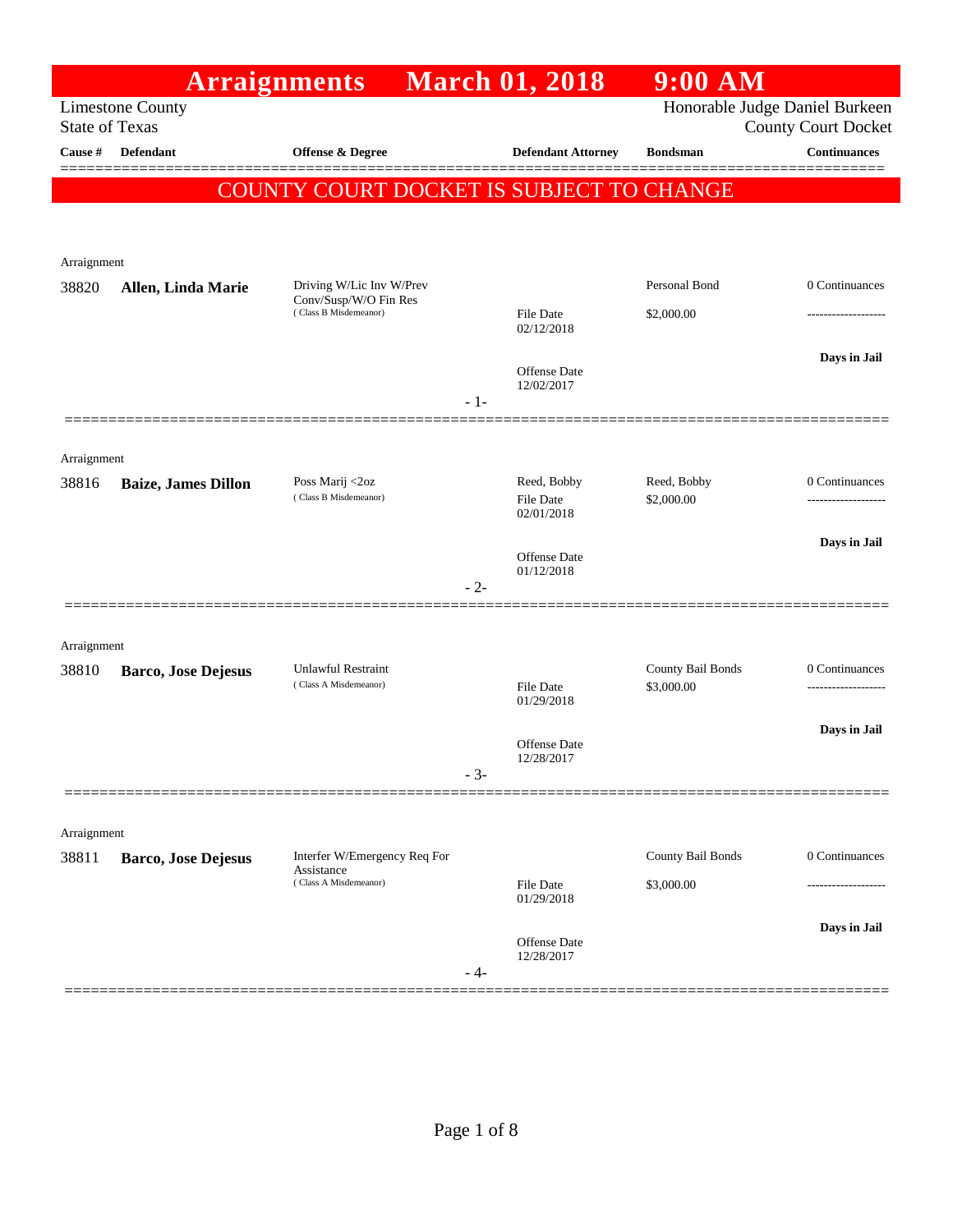|             | <b>Arraignments</b>                              |                                                   | <b>March 01, 2018</b>          | $9:00$ AM       |                                                              |
|-------------|--------------------------------------------------|---------------------------------------------------|--------------------------------|-----------------|--------------------------------------------------------------|
|             | <b>Limestone County</b><br><b>State of Texas</b> |                                                   |                                |                 | Honorable Judge Daniel Burkeen<br><b>County Court Docket</b> |
| Cause #     | <b>Defendant</b>                                 | <b>Offense &amp; Degree</b>                       | <b>Defendant Attorney</b>      | <b>Bondsman</b> | <b>Continuances</b>                                          |
|             |                                                  | COUNTY COURT DOCKET IS SUBJECT TO CHANGE          |                                |                 |                                                              |
|             |                                                  |                                                   |                                |                 |                                                              |
|             |                                                  |                                                   |                                |                 |                                                              |
| Arraignment |                                                  | Display Fictitious Motor Vehicle                  | Reed, Benjie                   | Reed, Benjie    | 0 Continuances                                               |
| 38813       | <b>Beldin, Bryan Charles</b>                     | Registration<br>(Class B Misdemeanor)             | <b>File Date</b>               | \$1,500.00      |                                                              |
|             |                                                  |                                                   | 01/30/2018                     |                 |                                                              |
|             |                                                  |                                                   | <b>Offense</b> Date            |                 | Days in Jail                                                 |
|             |                                                  |                                                   | 12/20/2017<br>$-5-$            |                 |                                                              |
|             |                                                  |                                                   |                                |                 |                                                              |
| Arraignment |                                                  |                                                   |                                |                 |                                                              |
| 38814       | <b>Beldin, Bryan Charles</b>                     | Driving W/Lic Inv W/Prev<br>Conv/Susp/W/O Fin Res |                                | Reed, Benjie    | 0 Continuances                                               |
|             |                                                  | (Class B Misdemeanor)                             | <b>File Date</b><br>01/30/2018 | \$1,500.00      |                                                              |
|             |                                                  |                                                   |                                |                 | Days in Jail                                                 |
|             |                                                  |                                                   | Offense Date<br>12/20/2017     |                 |                                                              |
|             |                                                  |                                                   | - 6-                           |                 |                                                              |
| Arraignment |                                                  |                                                   |                                |                 |                                                              |
| 38818       | <b>Blacknall, Rayford</b>                        | Criminal Trespass                                 |                                | Personal Bond   | 0 Continuances                                               |
|             | Freeman                                          | (Class B Misdemeanor)                             | File Date                      | \$2,000.00      |                                                              |
|             |                                                  |                                                   | 02/07/2018                     |                 |                                                              |
|             |                                                  |                                                   | Offense Date                   |                 | Days in Jail                                                 |
|             |                                                  |                                                   | 01/18/2018<br>$-7-$            |                 |                                                              |
|             |                                                  |                                                   |                                |                 |                                                              |
| Arraignment |                                                  |                                                   |                                |                 |                                                              |
| 38801       | <b>Bradshaw</b> , Deadrian<br><b>Jamarcus</b>    | Poss Marij <2oz                                   | Reed, Justin                   | Reed, Justin    | 0 Continuances                                               |
|             |                                                  | (Class B Misdemeanor)                             | <b>File Date</b><br>01/23/2018 | \$2,000.00      |                                                              |
|             |                                                  |                                                   |                                |                 | Days in Jail                                                 |
|             |                                                  |                                                   | Offense Date<br>12/28/2017     |                 |                                                              |
|             |                                                  |                                                   | $-8-$                          |                 |                                                              |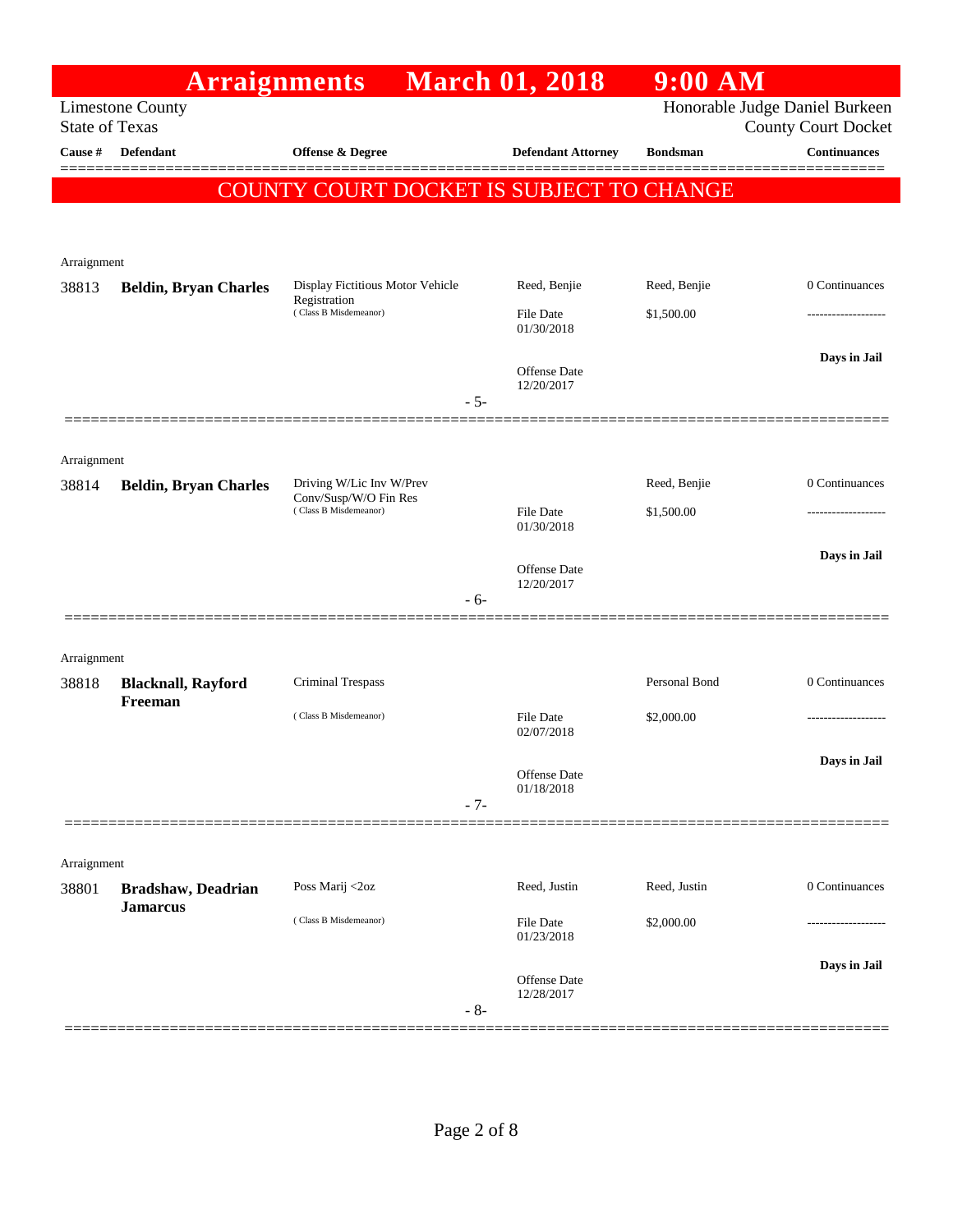|                       | <b>Arraignments</b>       |                                                          | <b>March 01, 2018</b>            | $9:00$ AM                      |                            |
|-----------------------|---------------------------|----------------------------------------------------------|----------------------------------|--------------------------------|----------------------------|
| <b>State of Texas</b> | <b>Limestone County</b>   |                                                          |                                  | Honorable Judge Daniel Burkeen | <b>County Court Docket</b> |
| Cause #               | Defendant                 | <b>Offense &amp; Degree</b>                              | <b>Defendant Attorney</b>        | <b>Bondsman</b>                | <b>Continuances</b>        |
|                       |                           | COUNTY COURT DOCKET IS SUBJECT TO CHANGE                 |                                  |                                | ======                     |
|                       |                           |                                                          |                                  |                                |                            |
|                       |                           |                                                          |                                  |                                |                            |
| Arraignment           |                           | Resist Arrest Search Or Transport                        |                                  | County Bail Bonds              | 0 Continuances             |
| 38797                 | Carr, Keidrick Dujuan     | (Class A Misdemeanor)                                    | File Date<br>01/23/2018          | \$1,000.00                     |                            |
|                       |                           |                                                          |                                  |                                |                            |
|                       |                           |                                                          | Offense Date<br>01/01/2018       |                                | Days in Jail               |
|                       |                           | $-9-$                                                    |                                  |                                |                            |
|                       |                           |                                                          |                                  |                                |                            |
| Arraignment           |                           |                                                          |                                  |                                |                            |
| 38805                 | <b>Conner, James Earl</b> | <b>Evading Arrest Detention</b><br>(Class A Misdemeanor) | Reed, Benjie<br><b>File Date</b> | Reed, Benjie<br>\$3,000.00     | 0 Continuances             |
|                       |                           |                                                          | 01/24/2018                       |                                |                            |
|                       |                           |                                                          | Offense Date<br>03/29/2017       |                                | Days in Jail               |
|                       |                           | $-10-$                                                   |                                  |                                |                            |
|                       |                           |                                                          |                                  |                                |                            |
| Arraignment           |                           | <b>Assault Causes Bodily Injury Family</b>               |                                  | County Bail Bonds              | 0 Continuances             |
| 38785                 | Dunn, Michael Sinclair    | Member<br>(Class A Misdemeanor)                          | File Date                        | \$3,000.00                     | ------------------         |
|                       |                           |                                                          | 01/17/2018                       |                                |                            |
|                       |                           |                                                          | Offense Date                     |                                | Days in Jail               |
|                       |                           | $-11-$                                                   | 09/08/2017                       |                                |                            |
|                       |                           |                                                          |                                  |                                |                            |
| Arraignment           |                           |                                                          |                                  |                                |                            |
| 38786                 | Dunn, Michael Sinclair    | Theft Prop >=\$100<\$750<br>(Class B Misdemeanor)        |                                  | County Bail Bonds              | 0 Continuances             |
|                       |                           |                                                          | File Date<br>01/17/2018          | \$2,000.00                     | ----------                 |
|                       |                           |                                                          | Offense Date                     |                                | Days in Jail               |
|                       |                           | $-12-$                                                   | 09/20/2017                       |                                |                            |
|                       |                           |                                                          |                                  |                                |                            |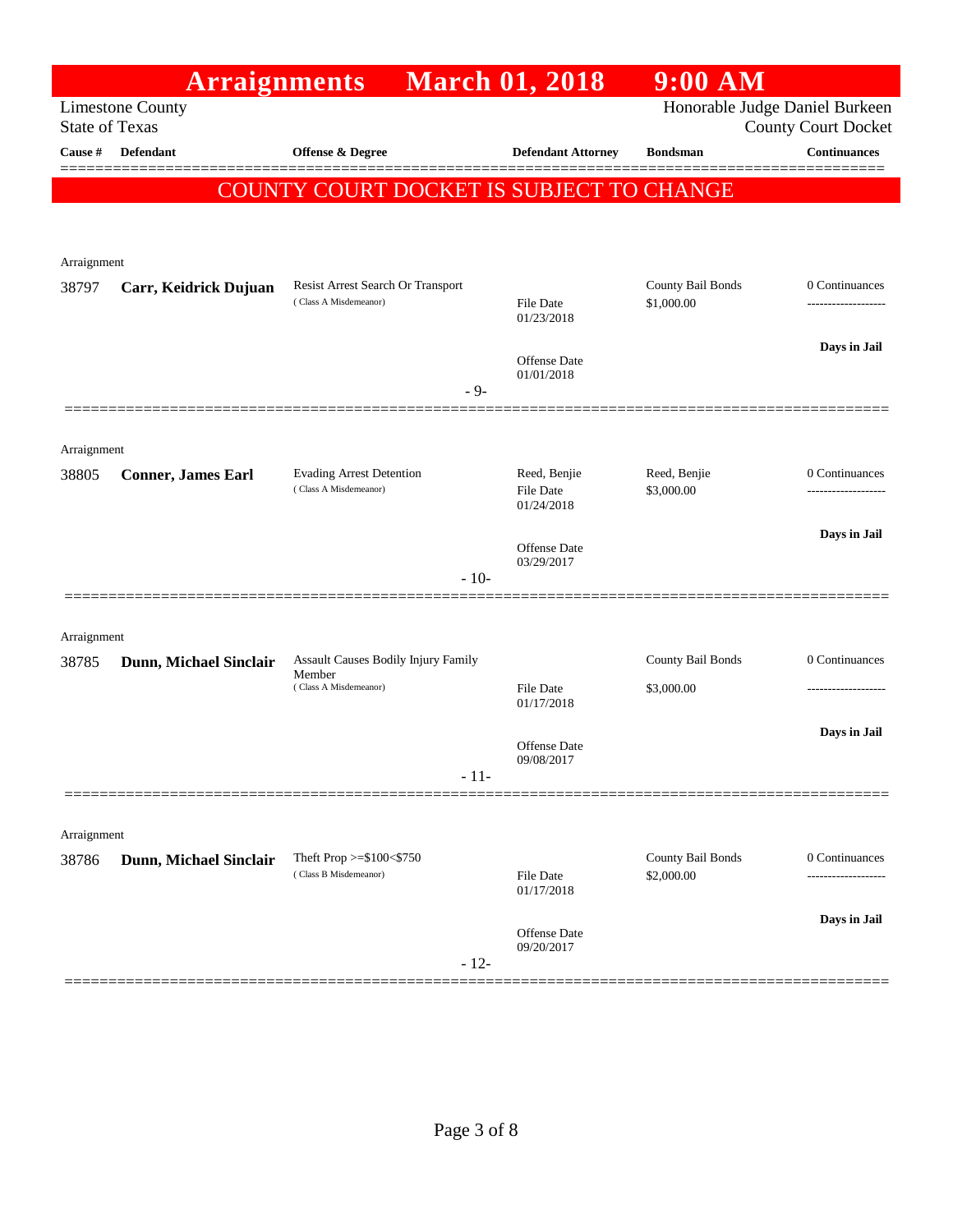|                       | <b>Arraignments</b>         |                                          | <b>March 01, 2018</b>          | $9:00$ AM                      |                            |
|-----------------------|-----------------------------|------------------------------------------|--------------------------------|--------------------------------|----------------------------|
| <b>State of Texas</b> | <b>Limestone County</b>     |                                          |                                | Honorable Judge Daniel Burkeen | <b>County Court Docket</b> |
| Cause #               | <b>Defendant</b>            | <b>Offense &amp; Degree</b>              | <b>Defendant Attorney</b>      | <b>Bondsman</b>                | <b>Continuances</b>        |
|                       |                             | COUNTY COURT DOCKET IS SUBJECT TO CHANGE |                                |                                |                            |
|                       |                             |                                          |                                |                                |                            |
|                       |                             |                                          |                                |                                |                            |
| Arraignment           |                             | Theft Prop>=\$20<\$500 By Check          |                                | County Bail Bonds              | 0 Continuances             |
| 37956                 | Ferrill, Linda              | (Class B Misdemeanor)                    | <b>File Date</b><br>05/04/2016 | \$1,000.00                     | ----------------           |
|                       |                             |                                          | Offense Date                   |                                | Days in Jail               |
|                       |                             | $-13-$                                   | 11/10/2014                     |                                |                            |
|                       |                             |                                          |                                |                                |                            |
| Arraignment           |                             | Assault Cause Bodily Inj.                | Reed, Stephen M.               | Stephen Reed                   | 0 Continuances             |
| 38821                 | Hendrix, Eric Dwight        | (Class A Misdemeanor)                    | <b>File Date</b><br>02/12/2018 | \$1,500.00                     | ------------------         |
|                       |                             |                                          | Offense Date                   |                                | Days in Jail               |
|                       |                             | $-14-$                                   | 11/01/2017                     |                                |                            |
|                       |                             |                                          |                                |                                |                            |
| Arraignment           |                             |                                          |                                |                                |                            |
| 38796                 | Hyden, Sammie               | Poss Cs Pg $3 < 28g$                     | Sanders, Raymond L.            | Personal Bond                  | 0 Continuances             |
|                       | Colquitt                    | (Class A Misdemeanor)                    | File Date                      | \$1,000.00                     |                            |
|                       |                             |                                          | 01/23/2018                     |                                | Days in Jail               |
|                       |                             |                                          | Offense Date<br>01/01/2018     |                                |                            |
|                       |                             | $-15-$                                   |                                |                                |                            |
|                       |                             |                                          |                                |                                |                            |
| Arraignment<br>38750  |                             | Criminal Trespass                        |                                | County Bail Bonds              | 0 Continuances             |
|                       | Jackson, Benjamin<br>Walter | (Class B Misdemeanor)                    |                                |                                |                            |
|                       |                             |                                          | <b>File Date</b><br>12/07/2017 | \$2,000.00                     |                            |
|                       |                             |                                          | Offense Date                   |                                | Days in Jail               |
|                       |                             | $-16-$                                   | 10/07/2017                     |                                |                            |
|                       |                             |                                          |                                |                                |                            |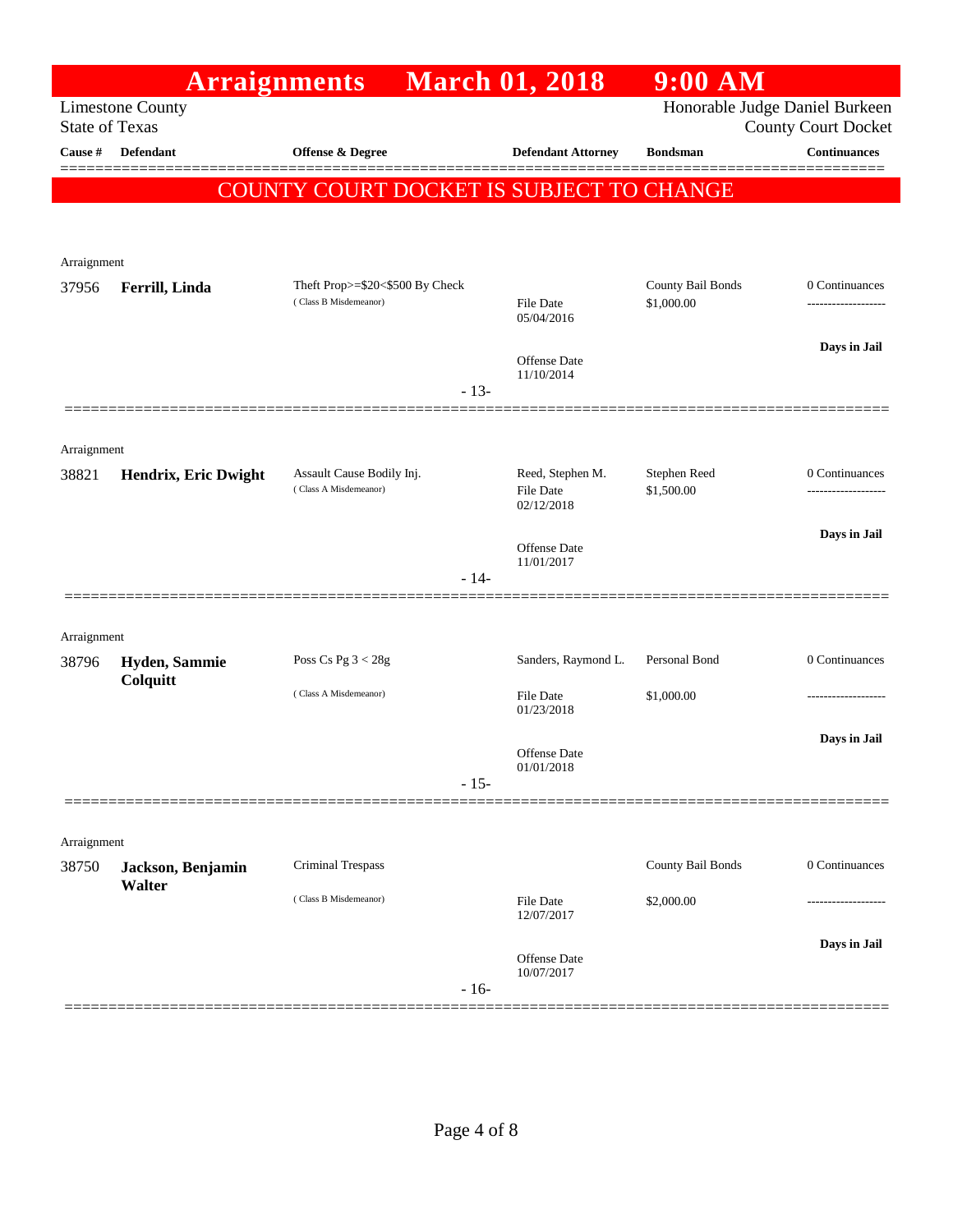|                       | <b>Arraignments</b>      |                                          | <b>March 01, 2018</b>             | $9:00$ AM                      |                            |
|-----------------------|--------------------------|------------------------------------------|-----------------------------------|--------------------------------|----------------------------|
| <b>State of Texas</b> | <b>Limestone County</b>  |                                          |                                   | Honorable Judge Daniel Burkeen | <b>County Court Docket</b> |
| Cause #               | <b>Defendant</b>         | <b>Offense &amp; Degree</b>              | <b>Defendant Attorney</b>         | <b>Bondsman</b>                | <b>Continuances</b>        |
|                       |                          | COUNTY COURT DOCKET IS SUBJECT TO CHANGE |                                   |                                | ======                     |
|                       |                          |                                          |                                   |                                |                            |
|                       |                          |                                          |                                   |                                |                            |
| Arraignment<br>38751  | Jackson, Benjamin        | Theft Prop <\$100 W/Prev Convic          |                                   | County Bail Bonds              | 0 Continuances             |
|                       | Walter                   |                                          |                                   |                                |                            |
|                       |                          | (Class B Misdemeanor)                    | <b>File Date</b><br>12/07/2017    | \$2,000.00                     |                            |
|                       |                          |                                          |                                   |                                | Days in Jail               |
|                       |                          |                                          | <b>Offense Date</b><br>10/07/2017 |                                |                            |
|                       |                          | $-17-$                                   |                                   |                                |                            |
|                       |                          |                                          |                                   |                                |                            |
| Arraignment<br>38421  | Lloyd, Rickie Janette    | Theft Prop>=\$20<\$500 By Check          |                                   | OK Bail Bonds II               | 0 Continuances             |
|                       |                          | (Class B Misdemeanor)                    | <b>File Date</b><br>04/17/2017    | \$1,000.00                     | ------------------         |
|                       |                          |                                          |                                   |                                | Days in Jail               |
|                       |                          |                                          | <b>Offense Date</b><br>04/21/2015 |                                |                            |
|                       |                          | $-18-$                                   |                                   |                                |                            |
|                       |                          |                                          |                                   |                                |                            |
| Arraignment           |                          | <b>Unlawful Restraint</b>                | Martin, Chris E.                  | Personal Bond                  | 0 Continuances             |
| 38803                 | Neason, Tristan<br>Wayne |                                          |                                   |                                |                            |
|                       |                          | (Class A Misdemeanor)                    | <b>File Date</b><br>01/23/2018    | \$3,000.00                     | -----------------          |
|                       |                          |                                          |                                   |                                | Days in Jail               |
|                       |                          |                                          | Offense Date<br>01/07/2018        |                                |                            |
|                       |                          | $-19-$                                   |                                   |                                |                            |
|                       |                          |                                          |                                   |                                |                            |
| Arraignment<br>38804  | Neason, Tristan          | Terroristic Threat Of Family/Household   | Martin, Chris E.                  | Personal Bond                  | 0 Continuances             |
|                       | Wayne                    |                                          |                                   |                                |                            |
|                       |                          | (Class A Misdemeanor)                    | <b>File Date</b><br>01/23/2018    | \$3,000.00                     |                            |
|                       |                          |                                          |                                   |                                | Days in Jail               |
|                       |                          |                                          | <b>Offense Date</b><br>01/07/2018 |                                |                            |
|                       |                          | $-20-$                                   |                                   |                                |                            |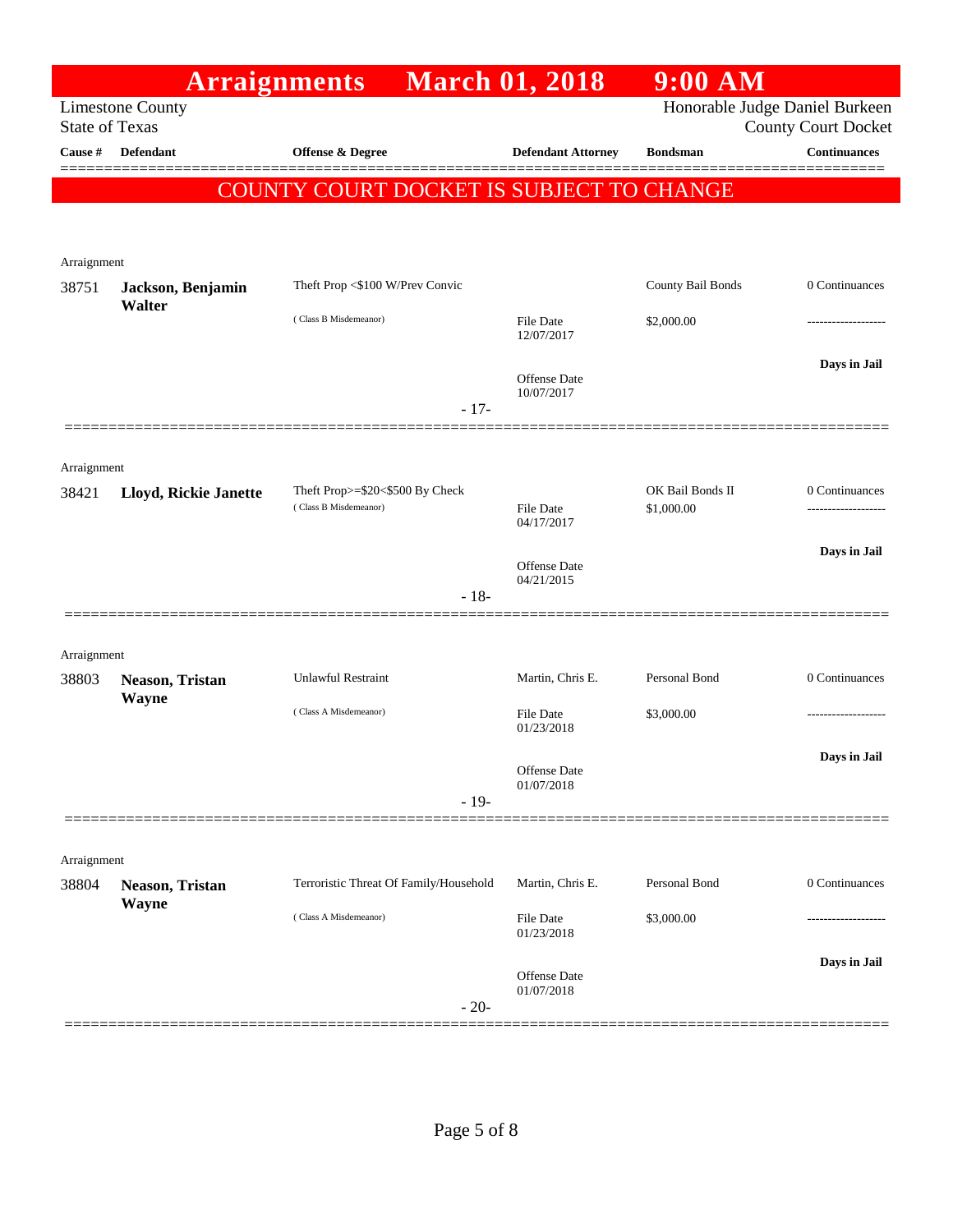|                       |                             | <b>Arraignments</b> March 01, 2018                     |                                   | $9:00$ AM                       |                                                              |
|-----------------------|-----------------------------|--------------------------------------------------------|-----------------------------------|---------------------------------|--------------------------------------------------------------|
| <b>State of Texas</b> | <b>Limestone County</b>     |                                                        |                                   |                                 | Honorable Judge Daniel Burkeen<br><b>County Court Docket</b> |
| Cause #               | <b>Defendant</b>            | Offense & Degree                                       | <b>Defendant Attorney</b>         | <b>Bondsman</b>                 | <b>Continuances</b>                                          |
|                       |                             | COUNTY COURT DOCKET IS SUBJECT TO CHANGE               |                                   |                                 |                                                              |
|                       |                             |                                                        |                                   |                                 |                                                              |
|                       |                             |                                                        |                                   |                                 |                                                              |
| Arraignment<br>38809  | Neighbors, Joseph           | Driving W/Lic Inv W/Prev                               |                                   | County Bail Bonds               | 0 Continuances                                               |
|                       | Dean                        | Conv/Susp/W/O Fin Res<br>(Class B Misdemeanor)         |                                   |                                 |                                                              |
|                       |                             |                                                        | <b>File Date</b><br>01/29/2018    | \$1,500.00                      |                                                              |
|                       |                             |                                                        | <b>Offense Date</b>               |                                 | Days in Jail                                                 |
|                       |                             |                                                        | 11/24/2017                        |                                 |                                                              |
|                       |                             | $-21-$                                                 |                                   |                                 |                                                              |
| Arraignment           |                             |                                                        |                                   |                                 |                                                              |
| 38817                 | <b>Noel, Melondy Dawn</b>   | Poss Marij <2oz                                        |                                   | County Bail Bonds               | 0 Continuances                                               |
|                       |                             | (Class B Misdemeanor)                                  | <b>File Date</b><br>02/01/2018    | \$2,000.00                      |                                                              |
|                       |                             |                                                        |                                   |                                 | Days in Jail                                                 |
|                       |                             |                                                        | <b>Offense Date</b><br>12/11/2017 |                                 |                                                              |
|                       |                             | $-22-$                                                 |                                   |                                 |                                                              |
|                       |                             |                                                        |                                   |                                 |                                                              |
| Arraignment           |                             |                                                        |                                   |                                 |                                                              |
| 38808                 | <b>Nolan, Jeffrey Scott</b> | Driving While Intoxicated 2nd<br>(Class A Misdemeanor) | <b>File Date</b>                  | County Bail Bonds<br>\$3,000.00 | 0 Continuances                                               |
|                       |                             |                                                        | 01/26/2018                        |                                 |                                                              |
|                       |                             |                                                        | <b>Offense Date</b>               |                                 | Days in Jail                                                 |
|                       |                             | $-23-$                                                 | 10/01/2017                        |                                 |                                                              |
|                       |                             |                                                        |                                   |                                 |                                                              |
| Arraignment           |                             |                                                        |                                   |                                 |                                                              |
| 38822                 | <b>Ovalle, Michael</b>      | Assault Causes Bodily Injury Family<br>Member          |                                   | County Bail Bonds               | 0 Continuances                                               |
|                       | Wayne                       | (Class A Misdemeanor)                                  | <b>File Date</b>                  | \$3,000.00                      |                                                              |
|                       |                             |                                                        | 02/13/2018                        |                                 |                                                              |
|                       |                             |                                                        | Offense Date                      |                                 | Days in Jail                                                 |
|                       |                             | $-24-$                                                 | 01/07/2018                        |                                 |                                                              |
|                       |                             |                                                        |                                   |                                 |                                                              |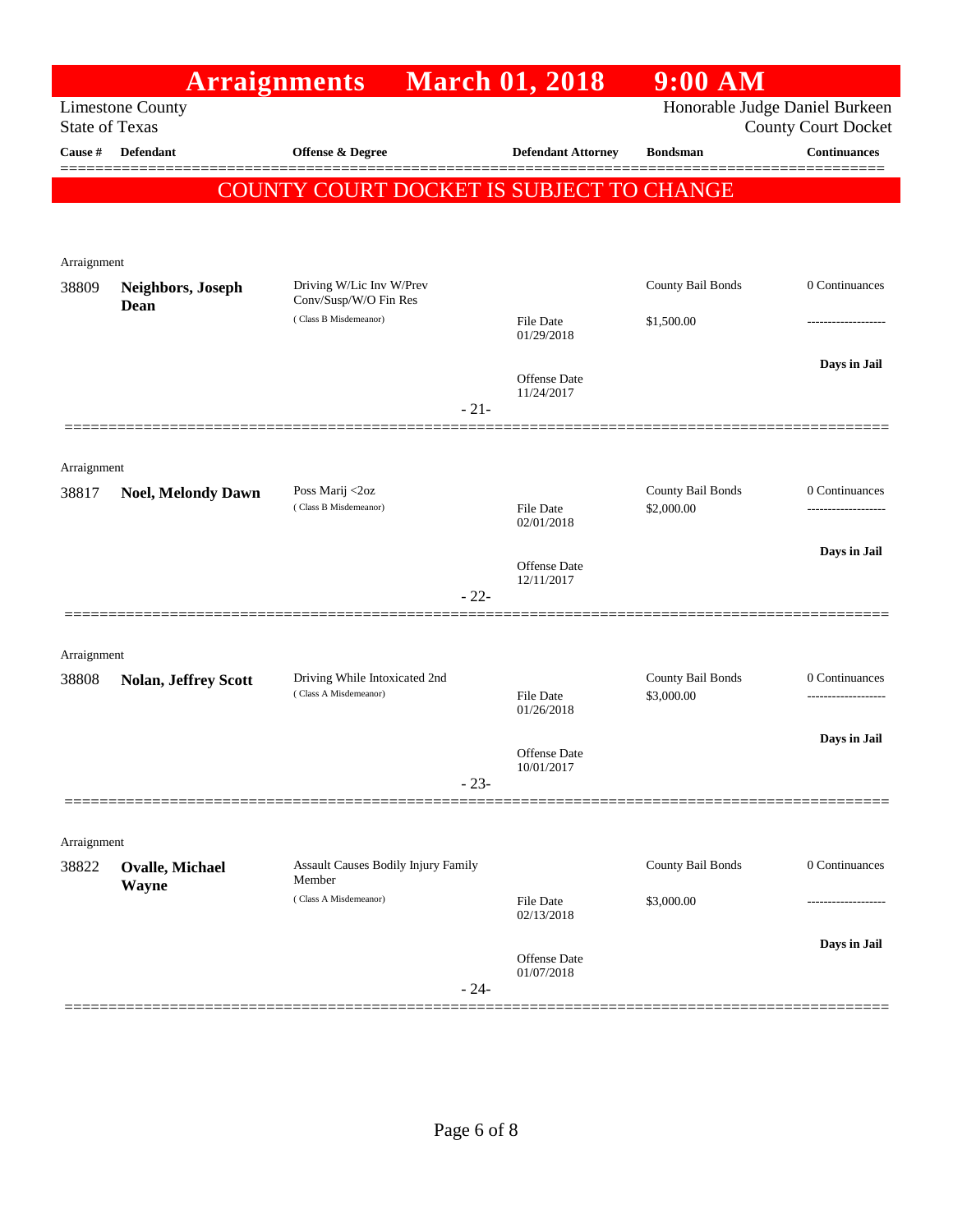|             | <b>Arraignments</b>                              |                                                               |        | <b>March 01, 2018</b>          | $9:00$ AM                       |                                                              |
|-------------|--------------------------------------------------|---------------------------------------------------------------|--------|--------------------------------|---------------------------------|--------------------------------------------------------------|
|             | <b>Limestone County</b><br><b>State of Texas</b> |                                                               |        |                                |                                 | Honorable Judge Daniel Burkeen<br><b>County Court Docket</b> |
| Cause #     | <b>Defendant</b>                                 | <b>Offense &amp; Degree</b>                                   |        | <b>Defendant Attorney</b>      | <b>Bondsman</b>                 | <b>Continuances</b>                                          |
|             |                                                  | COUNTY COURT DOCKET IS SUBJECT TO CHANGE                      |        |                                |                                 | ======                                                       |
|             |                                                  |                                                               |        |                                |                                 |                                                              |
| Arraignment |                                                  |                                                               |        |                                |                                 |                                                              |
| 38800       | Payne, Jody Jeanine                              | Poss Marij <2oz                                               |        |                                | Jody Payne                      | 0 Continuances                                               |
|             |                                                  | (Class B Misdemeanor)                                         |        | File Date<br>01/23/2018        | \$2,000.00                      | -----------------                                            |
|             |                                                  |                                                               |        | Offense Date                   |                                 | Days in Jail                                                 |
|             |                                                  |                                                               | $-25-$ | 12/12/2017                     |                                 |                                                              |
|             |                                                  |                                                               |        |                                |                                 |                                                              |
| Arraignment |                                                  |                                                               |        |                                |                                 |                                                              |
| 38815       | Perez, Jose Manuel                               | Driving W/Lic Inv W/Prev<br>Conv/Susp/W/O Fin Res             |        |                                | County Bail Bonds               | 0 Continuances                                               |
|             |                                                  | (Class B Misdemeanor)                                         |        | <b>File Date</b><br>01/30/2018 | \$2,000.00                      | -----------------                                            |
|             |                                                  |                                                               |        | Offense Date                   |                                 | Days in Jail                                                 |
|             |                                                  |                                                               | $-26-$ | 12/27/2017                     |                                 |                                                              |
|             |                                                  |                                                               |        |                                |                                 |                                                              |
| Arraignment |                                                  |                                                               |        |                                |                                 |                                                              |
| 38798       | Rodriguez, Rafael                                | Driving While Intoxicated Bac >=0.15<br>(Class A Misdemeanor) |        | <b>File Date</b>               | County Bail Bonds<br>\$3,000.00 | 0 Continuances                                               |
|             |                                                  |                                                               |        | 01/23/2018                     |                                 |                                                              |
|             |                                                  |                                                               |        | Offense Date<br>11/11/2017     |                                 | Days in Jail                                                 |
|             |                                                  |                                                               | $-27-$ |                                |                                 |                                                              |
|             |                                                  |                                                               |        |                                |                                 |                                                              |
| Arraignment |                                                  |                                                               |        |                                | County Bail Bonds               | 0 Continuances                                               |
| 38827       | <b>Tawater, Sammy Lee</b>                        | Poss Marij <2oz<br>(Class B Misdemeanor)                      |        | File Date<br>02/14/2018        | \$2,000.00                      | ------------                                                 |
|             |                                                  |                                                               |        |                                |                                 | Days in Jail                                                 |
|             |                                                  |                                                               | $-28-$ | Offense Date<br>01/31/2018     |                                 |                                                              |